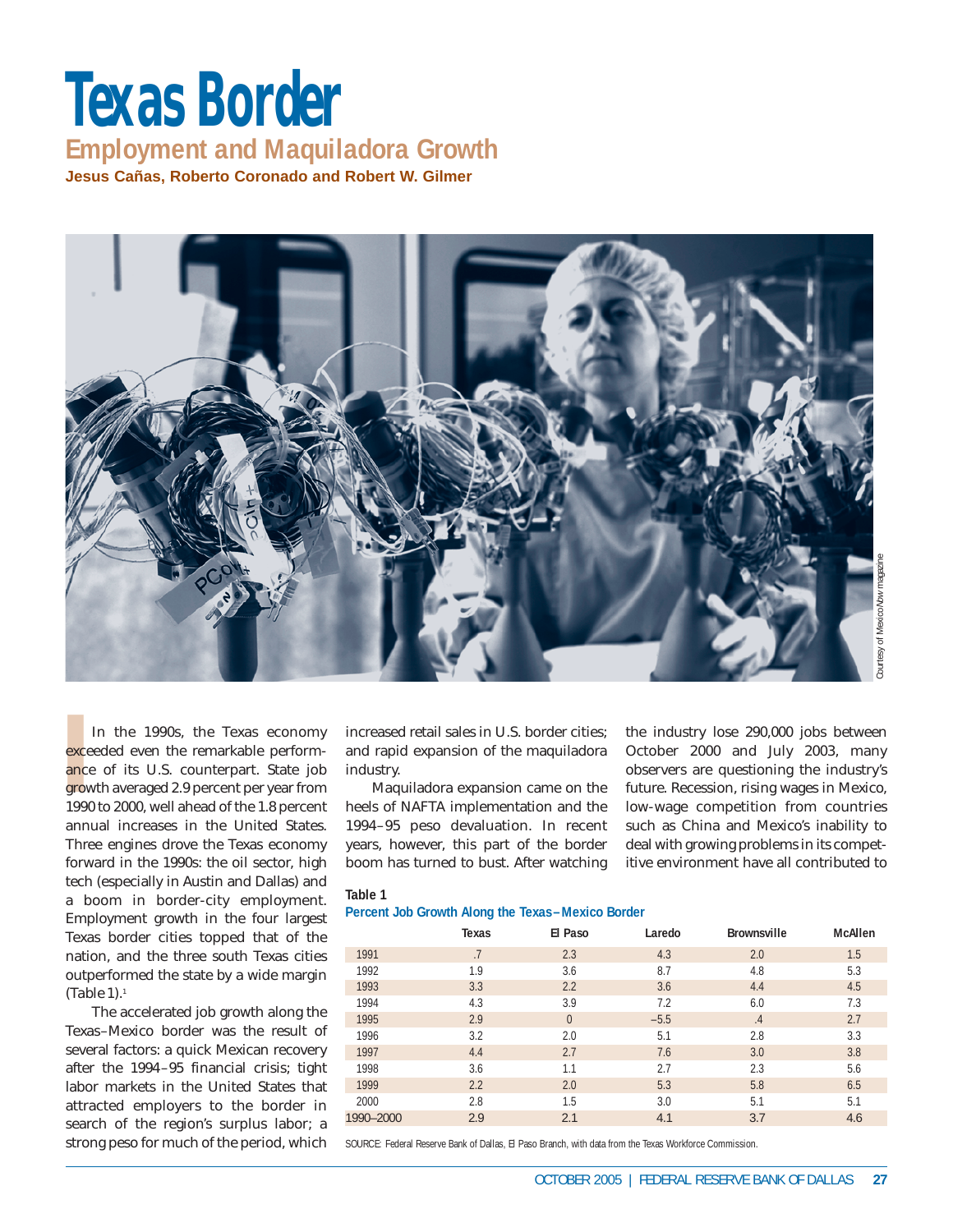### **Chart 1 Maquiladora Employment Growth**



SOURCES: Federal Reserve Bank of Dallas, El Paso Branch, with data from INEGI.

the recent downturn.

This article looks at the maquiladora's role in today's Texas economy, especially how it affects Texas border cities. We also assess the industry's future and the prospects for the maquiladora to again be a significant factor in job growth in Texas and Mexico.

## **Growth and Decline**

The maquiladora industry began in 1965 and experienced slow but steady growth under the Border Industrialization Program. The canceled Bracero Program had used Mexican labor in agriculture, and the replacement maquiladora was designed to relieve the resulting high unemployment rates in northern Mexico. The new program used low-wage Mexican labor as a lure to draw U.S. manufacturing to the region, allowing companies to move production machinery and unassembled parts into Mexico without tariff consequences, as long as the assembled product was returned to the United States for final sale.

Chart 1 shows the elevenfold increase in maquiladora employment between 1980 and its peak in 2000, from 120,000 workers to 1.3 million. In 1980, about 94 percent of maquiladora employment was in the border states of northern Mexico.<sup>2</sup> Today, the share has slipped to 76 percent, but the northern states still dominate. In 2004, 2,810 operating plants accounted for about 9 percent of formal employment in Mexico, or 3 percent of the total labor force. The companies operating under the maquiladora program are a who's who of U.S. industry, including Delphi, Mattel,

Tyco, General Electric and ITT.

The maquiladora industry has been highly cyclical since its inception, falling into its first recession in 1974 with an 11.5 percent decline in employment. Table 2 shows the uneven effects of the latest maquiladora downturn on Mexican border cities. Maquiladora employment in Ciudad Juárez was higher than in all the other cities combined when the recession began, and it has sustained the largest percentage losses from peak to trough (27.7 percent). Piedras Negras, Nuevo Laredo and Matamoros also suffered large percentage losses, all in excess of 24 percent. Ciudad Acuña and Reynosa were exceptions to the deep recession, with Ciudad Acuña declining only 10.6 percent and Reynosa continuing to grow throughout the downturn. Newer plants, a better industry mix and a business-friendly environment account for their better performance.

The cyclical nature of the maquiladora industry is not surprising, given its close ties to U.S. manufacturing (*Chart* *2*). Throughout the latest recession and slow recovery, manufacturing was the hardest hit part of the U.S. economy, and maquiladora output and employment generally followed the lead of U.S. industrial production. In mid-2003, however, strong U.S. industrial growth finally returned, and as Table 2 shows, maquiladora employment has returned to recovery as well. Job growth remains uneven among the Mexican border cities, however, with Ciudad Acuña, Matamoros and Piedras Negras recovering more slowly.

## **How Do Maquladoras Affect the Texas Border Economy?**

The original vision for maquiladoras was the "twin plant," with capital-intensive operations located a few miles inside the U.S. border and low-wage, laborintensive operations close by on the Mexican side. However, the bulk of U.S. manufacturing was already established in the Midwest, and trucking deregulation would make transportation links between the border and the Midwest both easier and cheaper in the 1970s and '80s. The twin-plant vision was never realized along the border. Instead, the maquiladora supply chain remained concentrated in states such as Illinois, Michigan and Ohio.

What economic impact would a new maquiladora in Mexico have on a neighboring U.S. city? The list might run as follows. To select and develop a site, U.S. legal, engineering and financial assistance would be used. Once established, the new plant would rely on U.S.-based businesses for customs, brokerage, warehousing and transportation services. The plant would also purchase a variety of office, packaging and industrial supplies. Corporate management, engineers and quality spe-

#### **Table 2**

**Texas–Mexico Maquiladora Border Employment**

|                  | Peak    |               | Trough  |               |                   |  |
|------------------|---------|---------------|---------|---------------|-------------------|--|
|                  | Jobs    | Date          | Jobs    | Date          | <b>April 2005</b> |  |
| Ciudad Juárez    | 262.550 | October 2000  | 189.930 | June 2003     | 213.389           |  |
| Ciudad Acuña     | 37.512  | November 2002 | 33.541  | February 2005 | 33,674            |  |
| Piedras Negras   | 15.222  | February 2000 | 10.939  | December 2004 | 11.187            |  |
| Nuevo Laredo     | 22.915  | February 2000 | 17.171  | April 2003    | 22,233            |  |
| Reynosa          | 86,925  | April 2005    | N/A     | N/A           | N/A               |  |
| <b>Matamoros</b> | 68.413  | October 2000  | 51.900  | August 2003   | 53.002            |  |

NOTES: Seasonally adjusted data; border twin cities are as follows: Ciudad Juárez–El Paso, Ciudad Acuña–Del Rio, Piedras Negras–Eagle Pass, Nuevo Laredo–Laredo, Reynosa–McAllen and Matamoros–Brownsville.

SOURCE: Federal Reserve Bank of Dallas, El Paso Branch, with data from INEGI.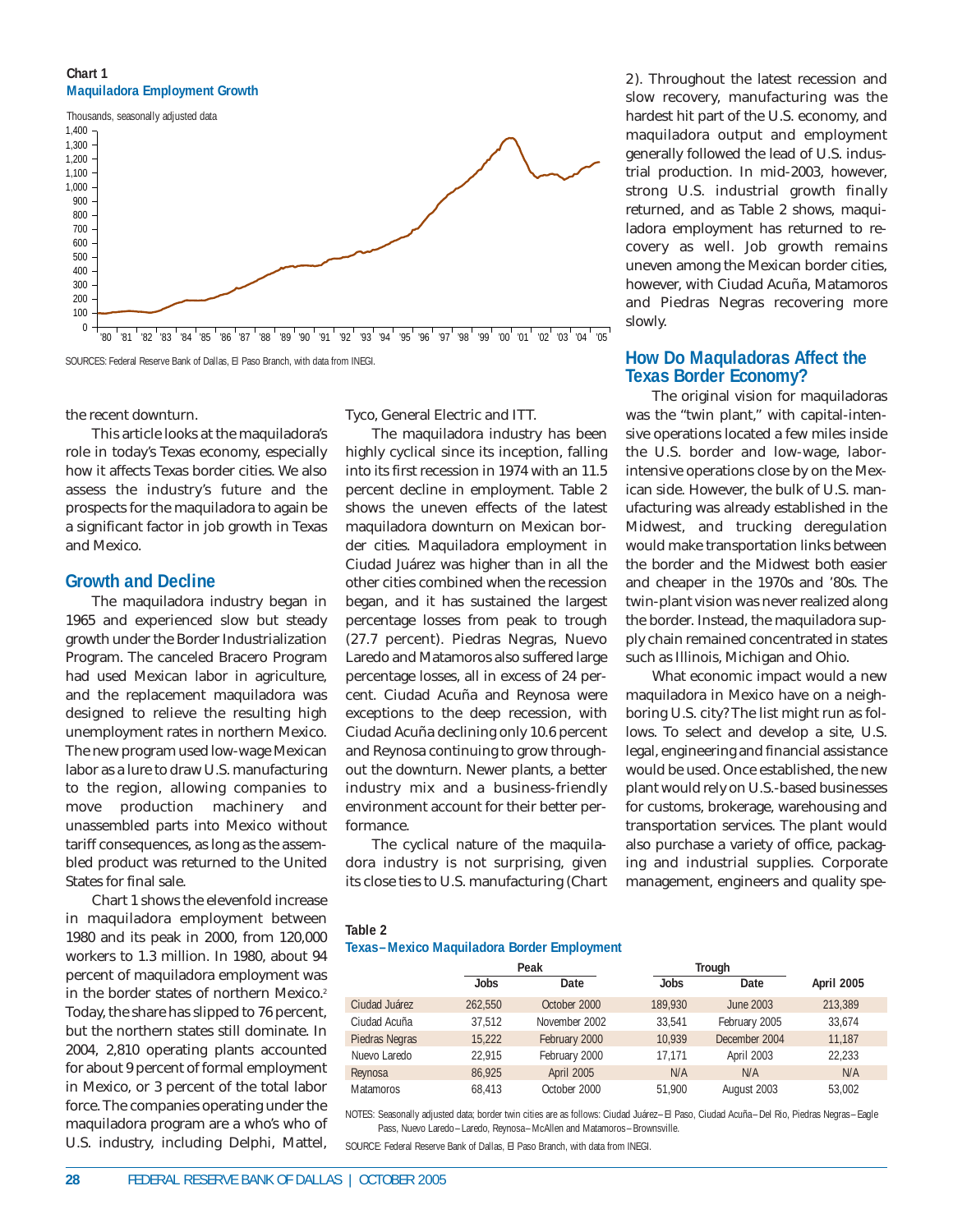#### **Chart 2 Maquiladora Ties to U.S. Industrial Sector**



SOURCES: Federal Reserve Bank of Dallas, El Paso Branch, with data from INEGI; Federal Reserve Board.

cialists would be drawn to the border to visit this plant, and they would spend money on food and lodging.3 Maquiladora employees draw their salary in Mexico but do a significant share of their shopping in the United States, stimulating employment in local retail and service sectors.

These impacts on the U.S. border have been recognized for some time, and a number of studies were conducted in the 1970s and '80s to quantify them. For instance, in 1972, Ladman and Poulsen found that Agua Prieta, Sonora, maquiladora workers spent 40 percent of their wages in Arizona.4 Ayer and Layton estimated the maquiladoras' impact on value added and population, using an input– output model for the Arizona–Mexico border economy. They concluded that Mexicans' expenditures due to the growing presence of twin plants increased value added by 14 percent and population by 11 percent on the U.S. side of the border.<sup>5</sup>

In a 1984 study of the Texas border, Holden estimated that maquiladora employment had a large impact on employment in the border communities of El Paso, Laredo, McAllen and Brownsville. For instance, a 10 percent increase in maquiladora payroll results in a 2 to 3 percent increase in employment in El Paso and McAllen as well as a 3 to 4 percent increase in Laredo and Brownsville.<sup>6</sup>

In another study, Sprinkle found that during the early 1980s Ciudad Juárez maquiladoras accounted for one of five jobs created in El Paso, and these new jobs were concentrated in the service sector.<sup>7</sup> Silvers and Pavlakovich assessed the relative magnitude of employment gains and losses across U.S. border regions due to maquiladora industry activity. Their

research suggests that U.S. border states—with the exception of Arizona, where job losses ranged from negligible to small—gained jobs as a result of growth in the maquiladora industry.<sup>8</sup>

A more recent development has been the arrival of component parts and material suppliers in U.S. border cities. Specific examples can be found in El Paso, neighbor to Ciudad Juárez, which is home to the largest number of maquiladora employees along the U.S. border. Over the past decade, an increasing number of rubber and plastics, electronics and electrical equipment, and metal fabricating plants have begun to operate in El Paso to serve as suppliers to the maquiladora industry (*Chart 3*).

Components supplied include computer housings, electrical wiring harnesses, special dies and tools, and electrical switches. About 26 plastic-injection molding plants can be identified, 31 metal stamping companies, and 12 electric- and electronic-related companies. Together, these companies employed 4,000 workers in 2004. The manufacturing sectors that supply the maquiladoras paid about 40 percent more in hourly wages than the low-wage apparel, textile and leather industries that traditionally operated in El Paso.

Maquila manufacturing in Mexico also positively influences El Paso's employment in transportation, real estate, and legal and accounting services (*Chart 4*). Given the rapid increase in trade flows after 1993, transportation and

warehousing employment accelerated quickly. Business service employment, especially personnel supply services, computer programming and data processing, grew 45 percent from 1990 to 2004. El Paso's maquiladora-related businesses rely heavily on temporary staffing agencies to hire additional personnel to meet rising demand. Computer programming and data service workers help minimize the burden of paperwork required by customs agencies to export or import components. Legal employment grew 20 percent over the same period. Similar results can be found up and down the U.S. border.

The definitive study on the linkages between maquiladoras and the border economy, by Gordon Hanson, takes all these factors into account.<sup>9</sup> Hanson estimates that a 10 percent increase in maquiladora output in a Mexican border city will increase employment in its U.S. city pair by 1.1 to 2 percent. He provides more specifics by estimating that this same 10 percent increase in output would increase wholesale trade employment in the U.S. city by 2.1 to 2.7 percent, transportation services by 1.7 to 2.7 percent, manufacturing by 1.2 to 2.1 percent and retail trade by 1 to 1.8 percent.

## **The Role of Recession**

The recent recession has played an important role in the latest downturn of the highly cyclical maquiladora industry. At the same time, maquiladoras have long served as a low-wage platform for U.S.





NOTE: North American Industry Classification System (NAICS) codes used in the chart were 3327, 3329, 3328, 3332, 3335, 3159, 3261 and 3344.

SOURCE: Federal Reserve Bank of Dallas, El Paso Branch, with data from Bureau of Labor Statistics.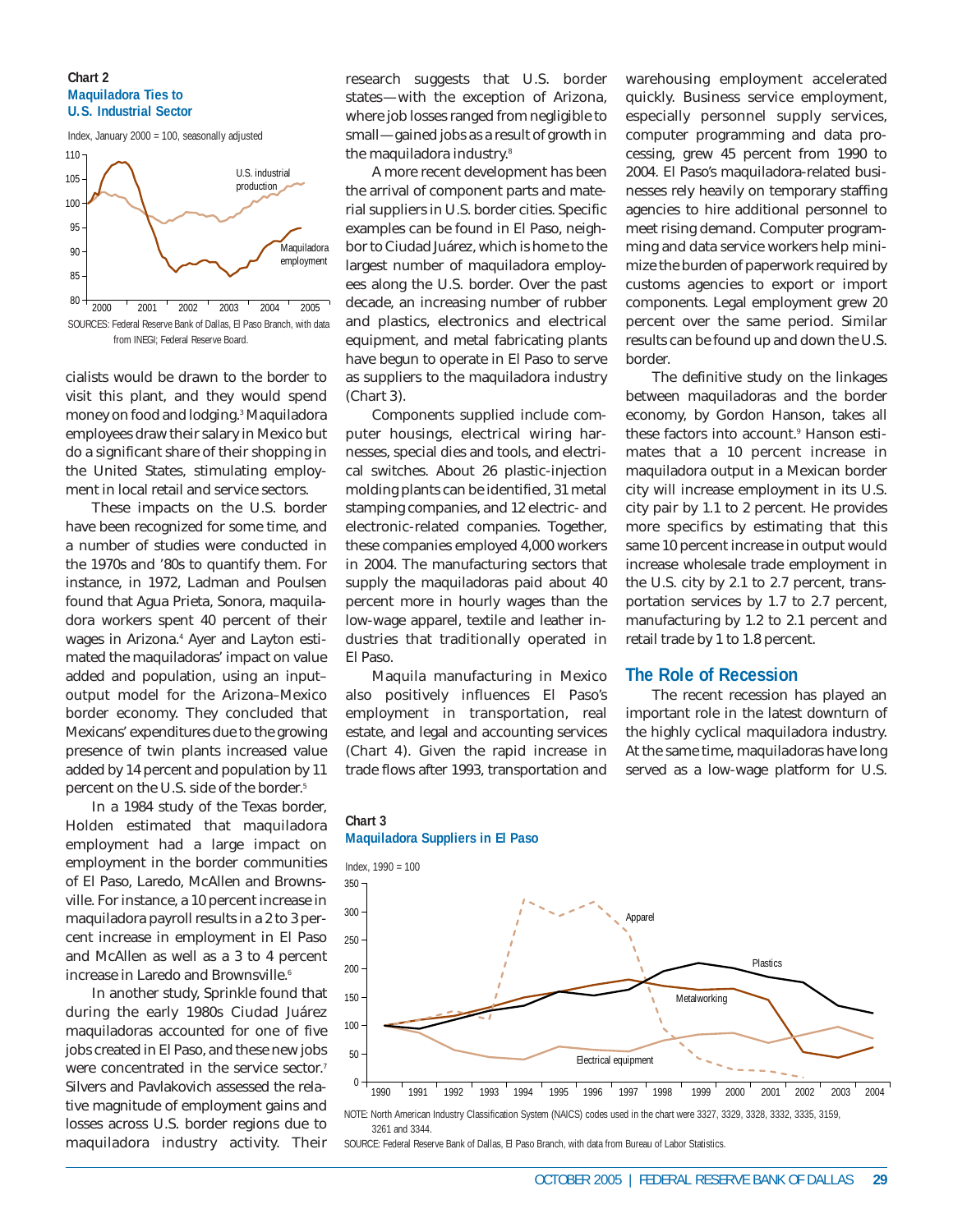**Chart 4 Service Employment in El Paso**



NOTE: North American Industry Classification System (NAICS) codes used in the chart were 4889, 5311, 5312, 5313, 5411 and 5412. SOURCE: Federal Reserve Bank of Dallas, El Paso Branch, with data from Bureau of Labor Statistics.

manufacturing, and the rise of new lowwage alternatives such as China, India and Vietnam has broadened U.S. options for manufacturing. These very low-wage competitors, plus rising real Mexican wages, have become a factor in pushing some maquiladora activity abroad. Mexico generally has looked at the loss of the lowest wage jobs as an inevitable price of progress, because increasing domestic wage levels must be seen as a positive aspect of economic development. The government has expressed reluctance to enter into subsidy programs to retain or attract these industries, considering such action as poor fiscal policy and a violation of Organization for Economic Coopera-

tion and Development and World Trade Organization rules.

To focus on the question of how maquiladoras will respond to economic recovery and which sectors would benefit, we developed some econometric estimates. As in other models, our methodology confirmed that past maquiladora employment has primarily been driven by the business cycle and relative real wages.10 Trends and dummy shift variables were included to account for structural change, particularly testing for breaks with the 1994 implementation of NAFTA and the 1994–95 financial crisis in Mexico. The general methodology follows several papers by Branson and Love, and detailed results are reported elsewhere.<sup>11</sup>

To examine the future of the industry under various assumptions, we simulated maquiladora employment following its second quarter 2000 peak. The base case was the actual outcome through 2002, a decline of 14.5 percent for the industry as a whole. Scenario 1 (S1) assumed no recession and that the U.S. unemployment rate held firm at a historically low 4 percent through the end of the period. Real relative wages rose in this scenario, just as in the base case. Scenario 2 (S2) assumed the recession occurred but that real relative maquiladora wages fell 6.1 percent after second quarter 2000 instead of rising 16.8 percent. And scenario 3 (S3) assumed the best of both worlds for maquiladora managers, falling real relative wages and no recession.

Chart 5 shows the results for all maquiladoras combined. This can be computed two ways: as the result of a single estimate based on the sum of all maquiladora employment or as the sum of the simulation results for 10 maquiladora sectors. Fortunately, they agree quite closely. Eliminating the U.S. recession in S1 would provide an increase of approximately 20 percent in employment in the simulation period, replacing a decline of about 14.5 percent in the base case. The percentage turnaround for S2 is similar, and the combined effect in S3 is a 31 percent increase.

Four individual sectors do not





NOTE: The base cases in the two calculations are slightly different because the chemicals sector was excluded from the sum of regression results. There was a break in the data for this sector SOURCE: Authors' calculations.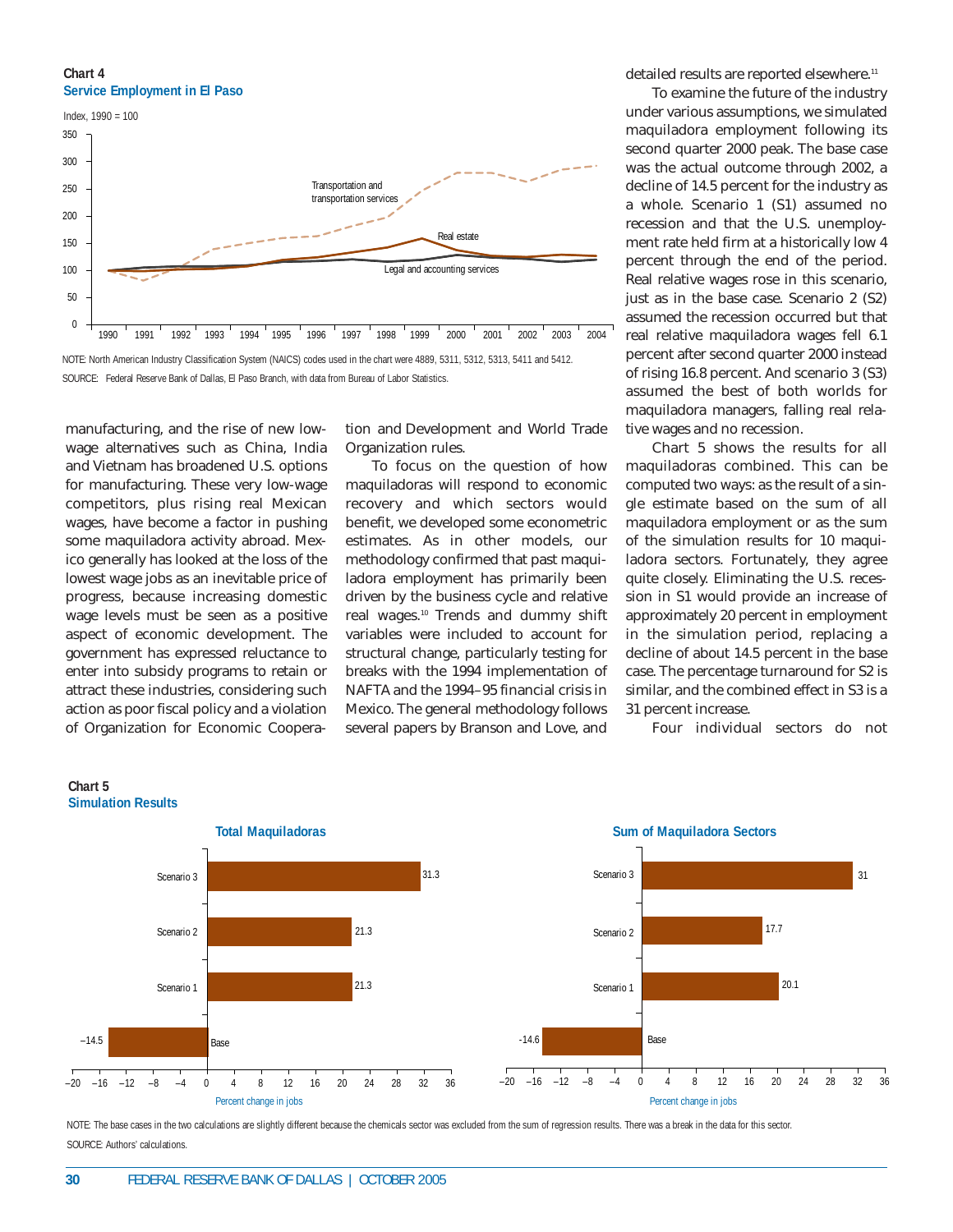#### **Table 3 Maquiladora Sectors That Are Unresponsive to a U.S. Economic Rebound** (Percent change in jobs)

**No. 4** 

|                | Leather | <b>Toys</b> | <b>Furniture</b> | NOt<br>classified |
|----------------|---------|-------------|------------------|-------------------|
| Base           | $-25.6$ | $-31.5$     | $-8.7$           | $-4.9$            |
| S <sub>1</sub> | $-78$   | $-21.0$     | $-8.9$           | $-2.1$            |
| S <sub>2</sub> | $-6.8$  | $-34.7$     | 17.3             | $-22.1$           |
| S3             | $-74$   | $-5.1$      | 44               | 58                |

SOURCE: Authors' calculations.

respond to an upturn in the U.S. economy: leather, toys, furniture and a group of other, unclassified maquiladoras. Their simulation results are summarized in Table 3. Combined, these maquiladoras accounted for 226,782 jobs at the second quarter 2000 peak, or 18.1 percent of the total. These sectors are unlikely to return to growth with U.S. economic recovery.

The three largest maquiladora sectors, together accounting for 76.1 percent of the peak employment, all respond positively to economic recovery in the simulations. In S1, electrical machinery records an 18.2 percent increase, in place of a 26.1 percent decline. Textiles turn around to record a 63.2 percent gain in S1, and transportation equipment (which did not decline after second quarter 2000) grows by another 4.5 percent in this scenario.

In conclusion, less than 20 percent of maquiladora employment is in sectors that are unresponsive to economic recovery in the United States, and overall growth seems likely to continue. However, even those sectors that continue to grow in simulations are going to be influenced by foreign competition. The effect of foreign competition is often couched in terms of a product cycle, in which product development and testing occur in the United States, initial long production runs take place in Mexico and ultimately product commoditization happens in China or another low-wage competitor. The more quickly and easily a product is commoditized, the quicker it will move to China. Leather, toy and furniture sectors are often cited as no longer competitive in Mexico. But even within the most advanced sectors, we may find individual products susceptible to being lost to lower wage countries in exactly the same way computers, cell phones, modems, printers and disk drives, for example. Hence,

the rise of foreign competition means even sectors returning to positive growth with economic recovery may experience slower job growth than in the recent past, as some products within the sector are commoditized.

In assessing Mexico's competitive prospects, the nation retains crucial advantages over the rest of the world, even as domestic wages rise. The most important factor is proximity to the U.S. market. For example, bulky items that have a high ratio of weight to value, such as large-screen televisions or major appliances, will remain competitive. Proximity also matters if the inventory cycle is short, if there are constant design changes or if there must be frequent retooling. Mexico will also be competitive when quality is more important than price, such as with medical equipment or when intellectual property rights are critical.12

# **Texas-Based Suppliers**

**Chart 6**

The maquiladoras' contribution to U.S. border city growth in the 1990s stemmed from (1) the spillovers from rapid maquiladora expansion in neighboring Mexican cities and (2) the shift of many maquiladora suppliers to border cities from their base in the Midwest. We have already shown how foreign competition and rising real wages in Mexico have reduced the prospects for maquiladora growth, but foreign competition is also making significant inroads into the maquiladora supply chain. This raises the possibility of slowing, or even reversing, the increase of U.S. border-city suppliers to the maquiladora industry.

**Mexican Maquiladora Imports by Country of Origin**

Throughout the 1990s, the United States supplied the vast majority of maquiladora industry inputs. In 2000, 90 percent of maquiladora inputs were from the United States and 9 percent were from Asia, with China contributing only 1 percent (*Chart 6*). By 2004, 59 percent came from the United States and 35.7 percent from Asia, including 11.1 percent from China. The United States remains the majority supplier, but this rapidly moving trend continued to run in favor of Asia into 2005.

The vehicle for entry of foreign inputs to Mexico is 20 sectoral promotion programs, or PROSECs, created by the Mexican government in December 2000. They were created in response to implementation of NAFTA Article 303, which in January 2001 eliminated duty-free imports of maquiladora inputs from non-NAFTA countries. The PROSECs protect the entry to Mexico of non-NAFTA components that are not readily available in the domestic market, allowing them to enter under reduced tariffs of zero to 5 percent. Despite the paperwork and the need to track the origin of thousands of parts to comply with PROSECs, maquiladoras have apparently fully embraced the programs.

Data are not available on exactly which inputs are being displaced, making it difficult to assess the impact on Texas border communities. For example, if the 1990s shift of suppliers to the border from the Midwest was based on just-in-time inventory needs, it may be difficult for Asian suppliers to take their place. However, given the extent and pace at which



SOURCE: Federal Reserve Bank of Dallas, El Paso Branch, with data from Banco de México.